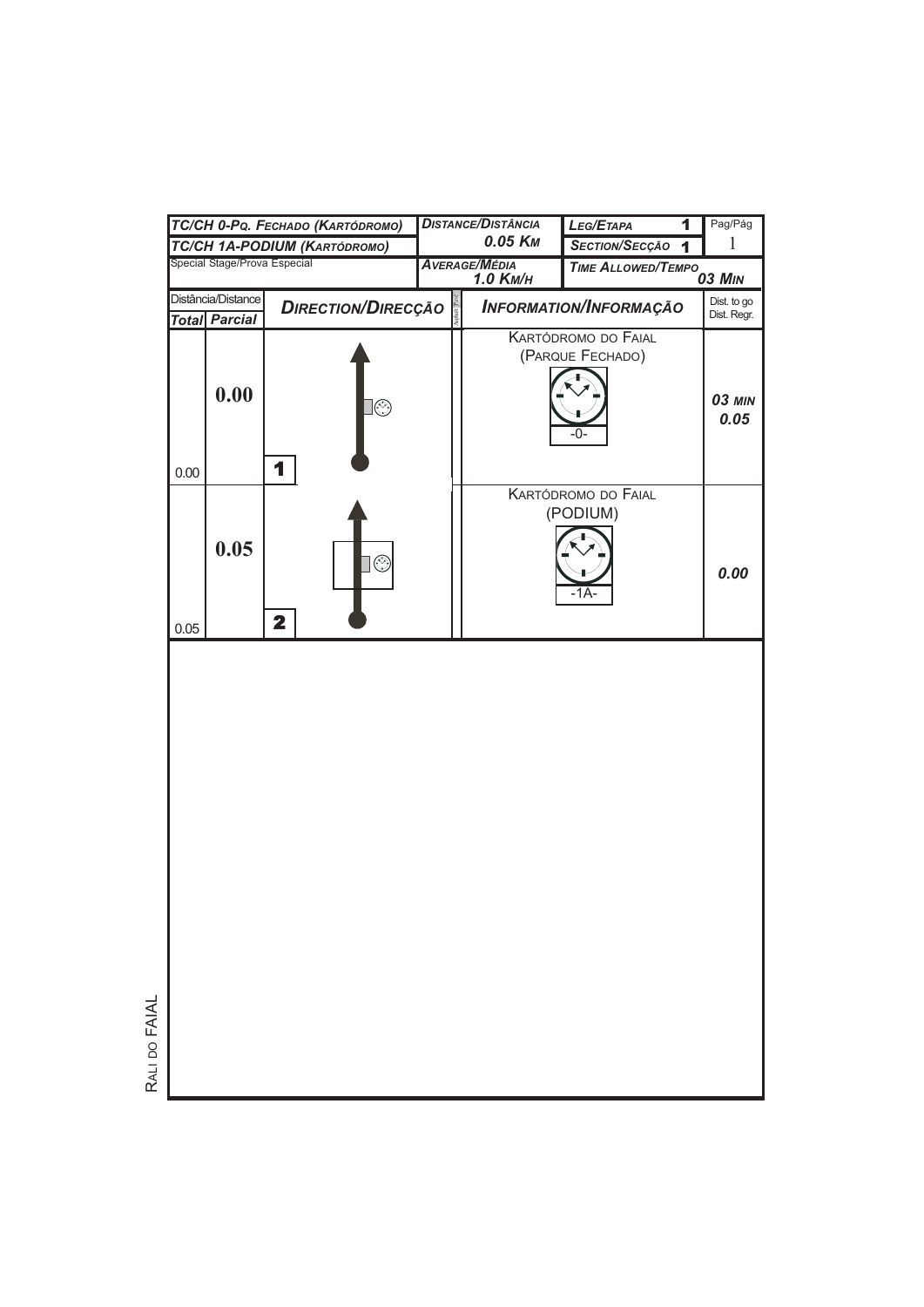| TC/CH 1A-PODIUM (KARTÓDROMO)                                            |      |                         | <b>DISTANCE/DISTÂNCIA</b>     |                                                                           | LEG/ETAPA<br>1                                                         | Pag/Pág                    |
|-------------------------------------------------------------------------|------|-------------------------|-------------------------------|---------------------------------------------------------------------------|------------------------------------------------------------------------|----------------------------|
| <b>TC/CH 1B-REAGRUPAMENTO IN</b>                                        |      |                         |                               | 1,60 K <sub>M</sub>                                                       | SECTION/SECÇÃO                                                         | $\overline{2}$             |
| Special Stage/Prova Especial                                            |      |                         |                               | <b>AVERAGE/MÉDIA</b><br><b>TIME ALLOWED/TEMPO 09 MIN</b><br>$1.3$ KM/ $H$ |                                                                        |                            |
| Distância/Distance<br><b>DIRECTION/DIRECÇÃO</b><br><b>Total Parcial</b> |      |                         | <b>INFORMATION/INFORMAÇÃO</b> |                                                                           |                                                                        | Dist. to go<br>Dist. Regr. |
| 0.00                                                                    | 0.00 | $\circledcirc$<br>1     |                               | <b>PODIUM</b><br>(KARTÓDROMO DO FAIAL)<br>-1A-                            |                                                                        | <b>09 MIN</b><br>1.60      |
| 0.03                                                                    | 0.03 | $\overline{\mathbf{2}}$ |                               |                                                                           | KARTÓDROMO DO FAIAL<br><b>ARRUAMENTO DE ACESSO</b><br>À PRAIA DO FAIAL | 1.57                       |
| 0.40                                                                    | 0.37 | 3                       |                               |                                                                           | <b>ARRUAMENTO DE ACESSO</b><br>À PRAIA DO FAIAL<br><b>V.E. 1</b>       | 1.20                       |
| 0.80                                                                    | 0.40 | 4                       |                               |                                                                           | V.E. 1<br><b>SANTANA</b><br>ANT <sup>a</sup> E.R. 101<br>E.R. 213      | 0.80                       |
| 0.96                                                                    | 0.16 | ⇛<br>5                  |                               | 0                                                                         | E.R. 213                                                               | RALI DO FAIAL<br>0.64      |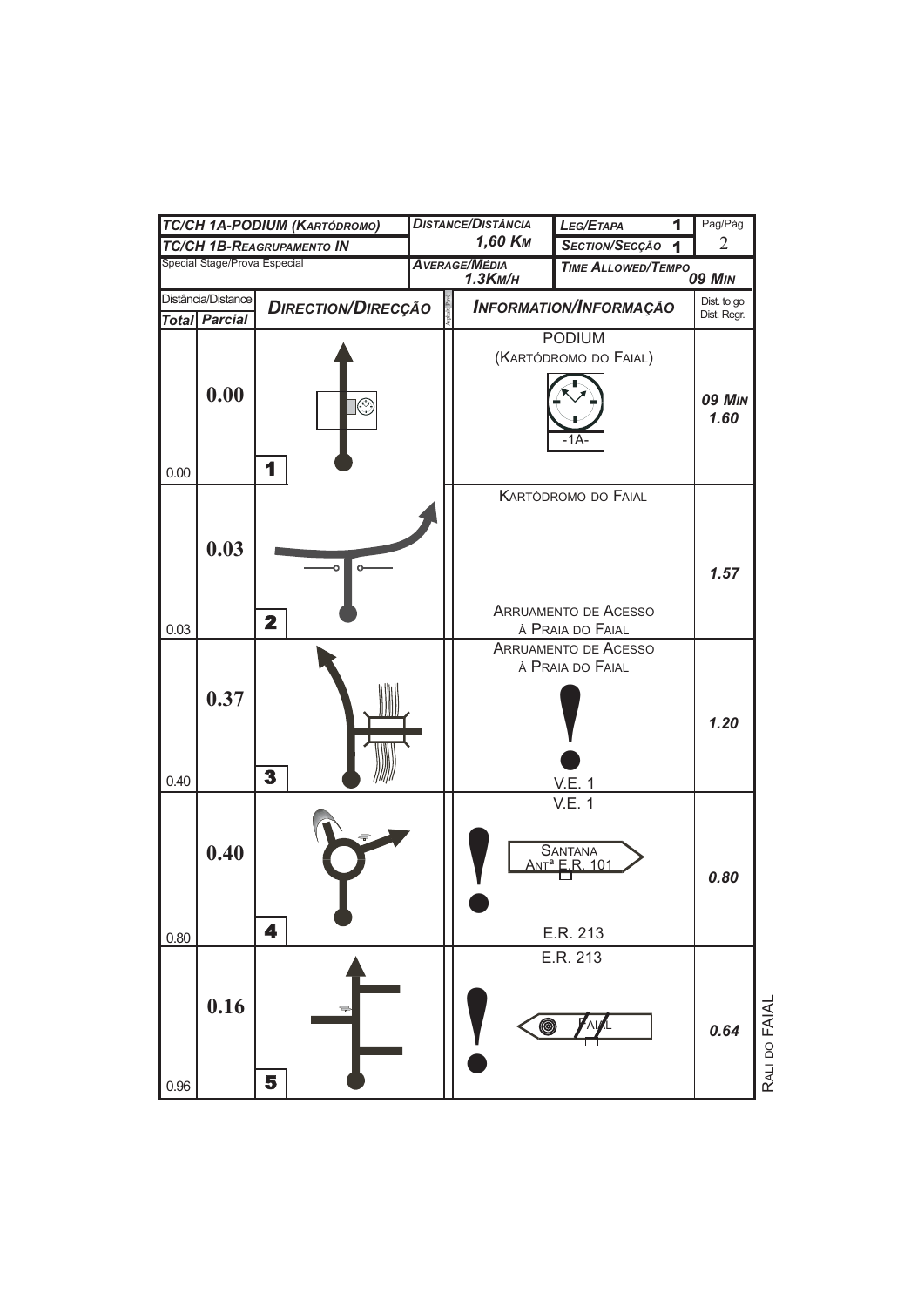